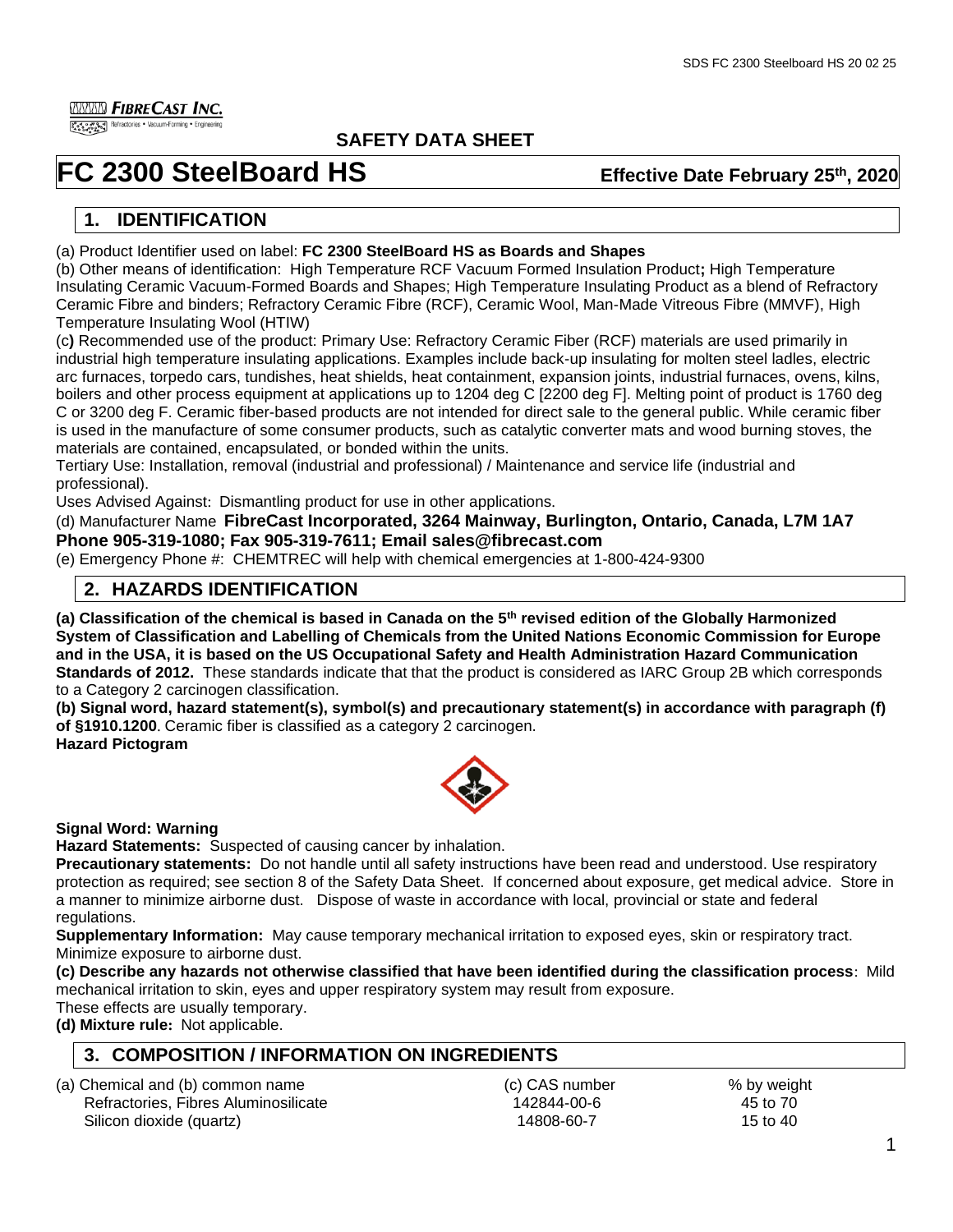Colloidal Silica 7631-86-9 10 to 30 Cationic Starch Ether 6580-68-6 1 to 5

\*Synonyms: RCF; ceramic fibre; alumino silicate wool [ASW]; synthetic vitreous fibre [SVF]; man-made vitreous fibre [MMVF]; man-made mineral fibre [MMMF]; high temperature insulation wool [HTIW]

(d) Impurities and stabilizing additives: Not applicable

## **4. FIRST AID MEASURES**

#### **(a) Description of necessary measures, subdivided according to the different routes of exposure, i.e., inhalation, skin and eye contact, and ingestion**

**SKIN:** Handling of this material may generate mild mechanical temporary skin irritation. If this occurs, rinse affected areas with water and wash gently. Do not rub or scratch exposed skin.

**EYES**: In case of eye contact flush abundantly with water; have eye bath available. Do not rub eyes.

**NOSE AND THROAT:** If these become irritated move to a dust free area, drink water and blow nose. If symptoms persist, seek medical advice.

**(b) Most important symptoms/effects, acute and delayed**: Mild mechanical irritation to skin, eyes and upper respiratory system may result from exposure. These effects are usually temporary.

#### **(c) Indication of immediate medical attention and special treatment needed, if necessary**

**NOTES TO PHYSICIANS** Skin and respiratory effects are the result of temporary, mild mechanical irritation; fiber exposure does not result in allergic manifestations.

### **5. FIRE FIGHTING MEASURES**

**(a) Suitable (and unsuitable) extinguishing media**: Use extinguishing agent suitable for surrounding combustible materials.

**(b) Specific hazards arising from the chemical (e.g., nature of any hazardous combustion products):** Product is non-combustible products, class of reaction to fire is zero. Packaging and surrounding materials may be combustible. **Initial Heat**: During the initial heating of the product, some thermal decomposition of the organic binder will occur at about 450 $\degree$  F (232  $\degree$ C) from this first heat of the product. This may release smoke, carbon monoxide and carbon dioxide. Use adequate ventilation or other precautions to eliminate exposure to vapours resulting from thermal decomposition of the binder. Exposure to the thermal decomposition fumes may cause respiratory tract irritation, bronchial hyper-reactivity or an asthmatic-type response. Product that has been in service at or above 1800  $\degree$ F may undergo partial conversion to cristobalite, a crystalline form of silica

**(c) Special protective equipment and precautions for fire-fighters: NFPA Codes: Flammability: 0 Health: 1 Reactivity: 0 Special: 0** [opposite of WHMIS2015 ratings]

## **6. ACCIDENTAL RELEASE MEASURES**

**(a) Personal precautions, protective equipment, and emergency procedures**: Minimize airborne dust. Compressed air or dry sweeping should not be used for cleaning. See Section 8 "Exposure Controls / Personal Protection" for exposure guidelines.

**(b) Methods and materials for containment and cleaning up**: Frequently clean the work area with high efficiency vacuum or wet sweeping to minimize the accumulation of debris. Do not use compressed air for clean-up, as most jurisdictions limit compressed air for cleaning purposes.

**EMPTY CONTAINERS**: Product packaging may contain residue. Do not reuse.

# **7. HANDLING AND STORAGE**

**(a) Precautions for safe handling**: Handle fiber carefully to minimize airborne dust. Limit use of power tools unless in conjunction with local exhaust ventilation. Use hand tools whenever possible.

**(b) Conditions for safe storage, including any incompatibilities**: Store in a manner to minimize airborne dust.

## **8. EXPOSURE CONTROLS/PERSONAL PROTECTION**

(a) Canadian provincial OEL's [TWAEV's] for ceramic fiber range from 0.2 to 1.0 f/cc depending on the province. In Ontario, the **Ontario TWAEV for RCF** [refractory ceramic fibre**] is 0.5 f/cc, 8-hr**. The objectives and criteria underlying each of these OEL decisions also vary. The evaluation of occupational exposure limits and determining their relative applicability to the workplace is best performed on a case-by-case basis, by a qualified Industrial Hygienist.

| <b>Product Components</b>                                                                                             | CAS         | $\%$       | Ontario TWAEV                                                                              |  |
|-----------------------------------------------------------------------------------------------------------------------|-------------|------------|--------------------------------------------------------------------------------------------|--|
| <b>Refractory Ceramic fibre</b>                                                                                       | 142844-00-6 | 45 to 70   | $0.5$ f/cc. 8-hr.                                                                          |  |
| Silicon Dioxide                                                                                                       | 14808-60-7  | 15 to 40   | 10 mg/m <sup>3</sup> as inhalable particles; $3$ mg/m <sup>3</sup> as respirable particles |  |
| Colloidal silica                                                                                                      | 7631-86-9   | 10 to $30$ | 10 mg/m <sup>3</sup> as inhalable particles; $3$ mg/m <sup>3</sup> as respirable particles |  |
| Cationic starch ether                                                                                                 | 56780-58-6  | 1 to 5     | 10 mg/m <sup>3</sup> as inhalable particles; $3$ mg/m <sup>3</sup> as respirable particles |  |
| (b) Appropriate engineering controls: Use engineering controls such as local exhaust ventilation, point of generation |             |            |                                                                                            |  |

dust collection and materials handling equipment designed to minimize airborne fiber emissions.

**(c) Individual protection measures, such as personal protective equipment**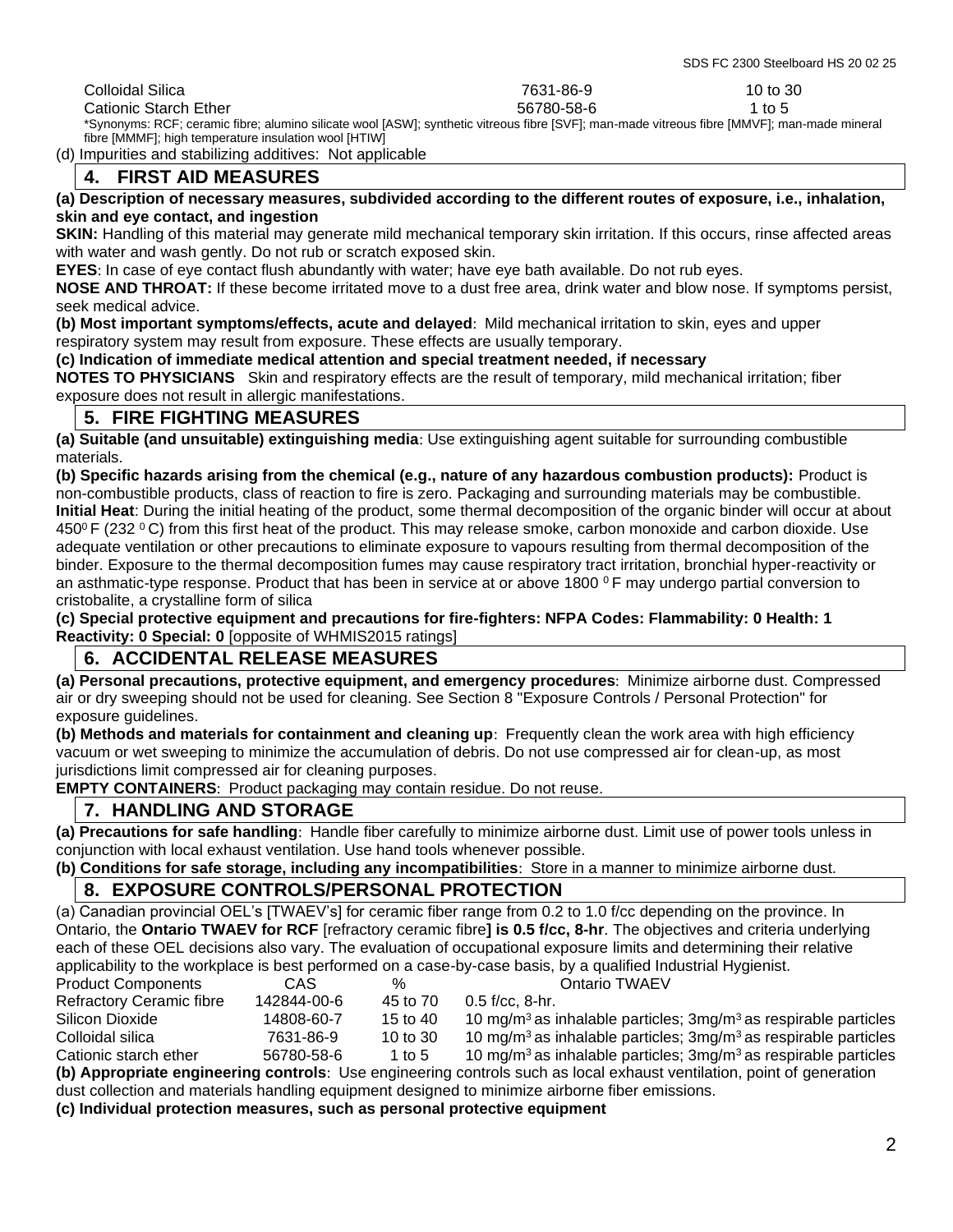**Skin Protection:** Wear personal protective equipment (e.g. gloves), as necessary to prevent skin irritation. Washable or disposable clothing may be used. If possible, do not take unwashed clothing home. If soiled work clothing must be taken home, employees should be informed on best practices to minimize non-work dust exposure (e.g., vacuum clothes before leaving the work area, wash work clothing separately, and rinse washer before washing other household clothes). **Eye Protection:** As necessary, wear goggles or safety glasses with side shields.

**Respiratory Protection:** When engineering and/or administrative controls are insufficient to maintain workplace concentrations below the 0.5 f/cc recommended exposure limit (REL), the use of appropriate respiratory protection, is recommended. A NIOSH certified respirator with a filter efficiency of at least 95% should be used. The 95% filter efficiency recommendation is based on NIOSH respirator selection logic sequence for exposure to man-made mineral fibers. Workers need to be fit-tested prior to using a specific air-purifying respirator.

The evaluation of workplace hazards and the identification of appropriate respiratory protection is best performed, on a case by case basis, by a qualified Industrial Hygienist.

**Other Information**: Concentrations based upon an eight-hour time weighted average (TWA) as determined by air samples collected and analyzed pursuant to NIOSH method 7400 (B) for airborne fibers. The manufacturer recommends the use of a full-face piece air purifying respirator equipped with an appropriate particulate filter cartridge during furnace tear-out events and the removal of used RCF.

|        | 9. PHYSICAL AND CHEMICAL PROPERTIES                                                    |                                                                                       |                                                                                                                             |                                                     |  |
|--------|----------------------------------------------------------------------------------------|---------------------------------------------------------------------------------------|-----------------------------------------------------------------------------------------------------------------------------|-----------------------------------------------------|--|
|        | (a) Appearance                                                                         | Off white to light brown, fibrous<br>material<br>manufactured into a<br>modular shape | (j) Upper/lower flammability or<br>explosive limits                                                                         | Not applicable                                      |  |
|        | (b) Odour                                                                              | <b>Odourless</b>                                                                      | (k) Vapor pressure                                                                                                          | Not applicable                                      |  |
|        | (c) Odour threshold                                                                    | Not applicable                                                                        | (I) Vapor density                                                                                                           | Not applicable                                      |  |
| (d) pH | (e) Melting point<br>(f) Initial boiling point and<br>boiling range<br>(g) Flash point | Not applicable<br>1760° C (3200° F)<br>Not applicable<br>Not applicable               | (m) Density[#/ft $3$ ]<br>(n) Solubility<br>(o) Partition coefficient: n-<br>octanol/water<br>(p) Auto-ignition temperature | 66<br>Insoluble<br>Not applicable<br>Not applicable |  |
|        | (h) Evaporation rate                                                                   | Not applicable                                                                        | (q) Decomposition temperature                                                                                               | Not applicable                                      |  |
|        | (i) Flammability                                                                       | Not applicable                                                                        | (r) Viscosity                                                                                                               | Not applicable                                      |  |

# **10. STABILITY AND REACTIVITY**

| (a) Reactivity<br>(b) Chemical stability<br>(c) Possibility of hazardous reactions<br>(d) Conditions to avoid<br>(e) Incompatible materials | Ceramic fiber is non-reactive.<br>As supplied ceramic fiber is stable and inert.<br>None<br>Please refer to handling and storage advice in Section 7<br><b>None</b><br>(f) Hazardous decomposition products During the initial heating of the product, some thermal decomposition of<br>the binder will occur at about 450 $\,^{\circ}$ F (232 $\,^{\circ}$ C) from this first heat of the<br>product. This may release smoke, carbon monoxide and carbon dioxide.<br>Use adequate ventilation or other precautions to eliminate exposure to |
|---------------------------------------------------------------------------------------------------------------------------------------------|----------------------------------------------------------------------------------------------------------------------------------------------------------------------------------------------------------------------------------------------------------------------------------------------------------------------------------------------------------------------------------------------------------------------------------------------------------------------------------------------------------------------------------------------|
|                                                                                                                                             | vapours resulting from thermal decomposition of the binder. Exposure to<br>thermal decomposition fumes may cause respiratory tract irritation,<br>bronchial hyper-reactivity or an asthmatic-type response.                                                                                                                                                                                                                                                                                                                                  |

# **11. TOXICOLOGICAL INFORMATION**

#### **(a) through (d)**

#### **TOXICOKINETICS, METABOLISM AND DISTRIBUTION**

**Basic Toxicokinetics**: Exposure is predominantly by inhalation or ingestion. Man-made vitreous fibers of a similar size to ceramic fiber have not been shown to migrate from the lung and/or gut and do not become located in other organs of the body.

**Human Toxicological Data/Epidemiology Data**: In order to determine possible human health effects following ceramic fiber exposure, the University of Cincinnati has been conducting medical surveillance studies on RCF workers in the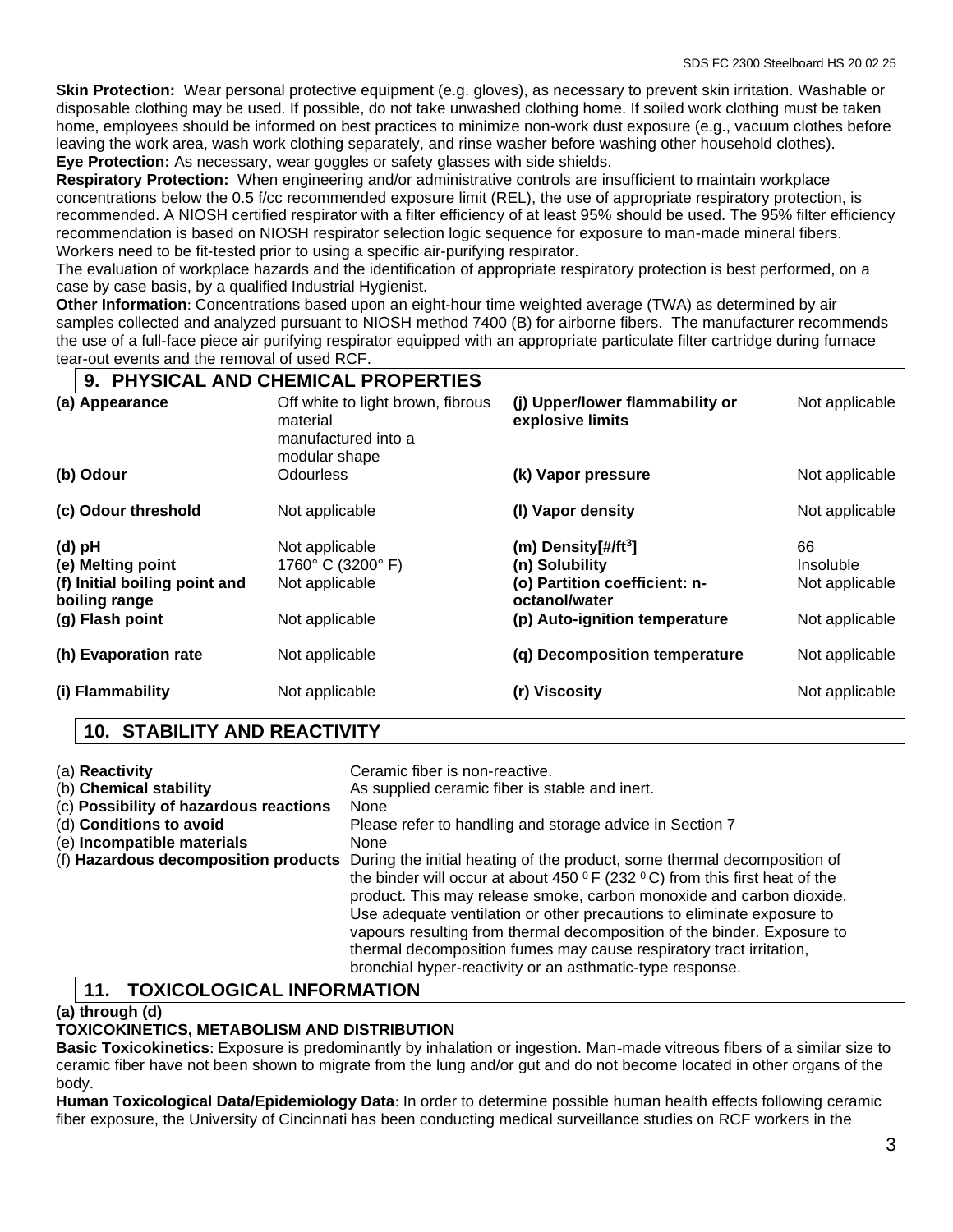U.S.A; this epidemiological study has been ongoing for >30 years and medical surveillance of RCF workers continues. Medical surveillance studies on RCF workers is also being done in European manufacturing facilities.

Pulmonary morbidity studies among production workers in the U.S.A. and Europe have demonstrated an absence of interstitial fibrosis. In the European study a reduction of lung capacity among smokers has been identified, however, based on the latest results from a longitudinal study of workers in the U.S.A. with over 17-year follow-up, there has been no accelerated rate of loss of lung function.

A statistically significant correlation between pleural plaques and cumulative RCF exposure was evidenced in the U.S.A. longitudinal study. The U.S.A. mortality study showed no excess mortality related to all deaths, all cancer, or malignancies **Irritant Properties**

Human data confirm that only mechanical irritation, resulting in itching, occurs in humans. Screening at manufacturers' plants in the UK has failed to show any human cases of skin conditions related to fiber exposure.

#### **(e) International Agency for Research on Cancer and National Toxicology Program**

IARC classified RCF as possibly carcinogenic to humans (group 2B). IARC evaluated the possible health effects of RCF as follows: There is inadequate evidence in humans for the carcinogenicity of RCF. There is sufficient evidence in experimental animals for the carcinogenicity of RCF. The Annual Report on Carcinogens classified respirable RCF as "reasonably anticipated" to be a carcinogen).

#### **12. ECOLOGICAL INFORMATION (Non-mandatory) (a) Ecotoxicity (aquatic and terrestrial, where available)** No known aquatic toxicity. **(b) Persistence and degradability** These products are insoluble materials that remain stable over time and are chemically identical to inorganic compounds found in the soil and sediment; they remain inert in the natural environment. **(c) Bio accumulative potential** No bio accumulative potential. **(d) Mobility in soil** No mobility in soil. **(e) Other adverse effects (such as hazardous to the ozone layer)** No adverse effects of this material on the environment are anticipated.

# **13. DISPOSAL CONSIDERATIONS (Non-mandatory)**

**WASTE MANAGEMENT:** To prevent waste materials from becoming airborne during waste storage, transportation and disposal, a covered container or plastic bagging is recommended.

**DISPOSAL**: This product, as manufactured, is not classified as a hazardous waste according to Federal regulations. Any processing, use, alteration or chemical additions to the product, as purchased, may alter the disposal requirements. Under Federal regulations, it is the waste generator's responsibility to properly characterize a waste material, to determine if it is a "hazardous" waste. Check local, regional, state or provincial regulations to identify all applicable disposal requirements.

## **14. TRANSPORT INFORMATION (Non-mandatory)**

**(a) UN number** Not Applicable **(b) UN proper shipping name (c) UN proper shipping name** Not Applicable **Not Applicable**<br>
(c) Transport hazard class(es) **Not Applicable** Not Applicable  $(c)$  Transport hazard class(es) **(d) Packing group, if applicable**  $\blacksquare$ **(e) Environmental hazards (e.g., Marine pollutant (Yes/No))** Not a marine pollutant **(f) Transport in bulk (according to Annex II of MARPOL 73/78 and the IBC Code)** Not Applicable **(g) Special precautions which a user needs to be aware of, or needs to comply with, in connection with transport or conveyance either within or outside their**  Not Applicable

**premises**

**Canadian TDG Hazard Class & PIN: Not regulated** 

Not classified as dangerous goods under ADR (road), RID (train) or IMDG (ship).

# **15. REGULATORY INFORMATION (Non-mandatory)**

#### **CANADIAN REGULATIONS**

Canada Canadian Workplace Hazardous Materials Information System (WHMIS 2015) – **Classified as Class D2A** – Materials Causing Other Toxic Effects

Canadian Environmental Protection Act (CEPA) - All substances in this product are listed, as required, on the Domestic Substance List (DSL)

# **16.OTHER INFORMATION**

**16.1 Devitrification:** Precautionary measures to be taken after service upon removal: High temperature insulating wool (HTIW) is typically used in insulation applications to keep temperature exposure at 900°C or above in a closed space. The exposure temperature maximum occurs at the hot face surface of the insulation. The heat exposure on the insulation

4